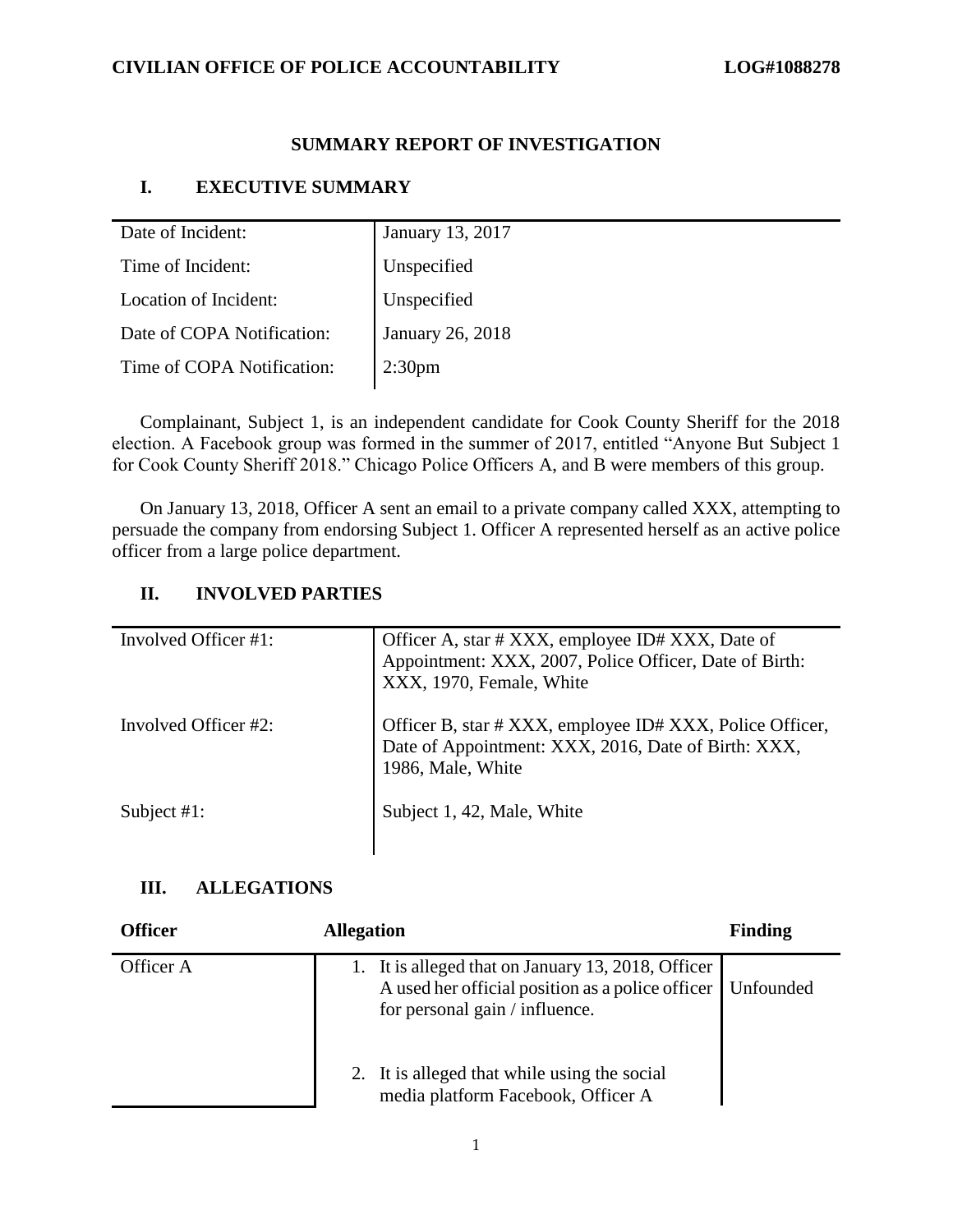|           | attacked the Complainant's sexual<br>orientation.                                                                                       | <b>Not</b><br>Sustained |
|-----------|-----------------------------------------------------------------------------------------------------------------------------------------|-------------------------|
| Officer B | 1. It is alleged that while using the social<br>media platform Facebook, Officer B<br>attacked the Complainant's sexual<br>orientation. | <b>Not</b><br>Sustained |

## **IV. APPLICABLE RULES AND LAWS**

#### Rules

 $\overline{\phantom{a}}$ 

- 1. Rule 2: Prohibits any action or conduct which impedes the Department's efforts to achieve its policy and goals or brings discredit upon.
- 2. Rule 8: Prohibits disrespect or maltreatment of any person, while on or off duty.
- 3. Rule 9: Prohibits engaging in any unjustified verbal or physical altercation with any person, while on or off duty.

## **V. INVESTIGATION**

## **a. Interviews**

In an interview with COPA on January 30, 2018, **Complainant Subject 1**, stated that two active Chicago police officers have engaged in conduct unbecoming of a police officer. Subject 1 stated that through a Facebook page called "Anyone But Subject 1 for Sheriff 2018," Chicago Police Officers A, and B, made numerous disparaging comments and remarks against his family and sexuality<sup>1</sup>. Subject 1 stated that he is running for Cook County Sheriff as an Independent and that he announced his candidacy in May of 2017. Subject 1 related that shortly after he announced his intention to run for political office the Anyone But Subject 1 for Sheriff 2018 Facebook page was created. Subject 1 stated that the Facebook group was public and that he read comments from CPD Officers A and B that stated his sister was a whore for having a child out of wedlock, his father should have pulled out of his mother, and that his mother should have had an abortion. Subject 1 related that these statements caused his family distress. Subject 1 also alleged that Officers A and B made numerous comments that he is a homosexual. Subject 1 did provide some screen shots but not copies of the above referenced comments. However, Subject 1 stated that the

<sup>1</sup> Officer A's Facebook alias was "XXX". Officer B's Facebook alias was "XXX".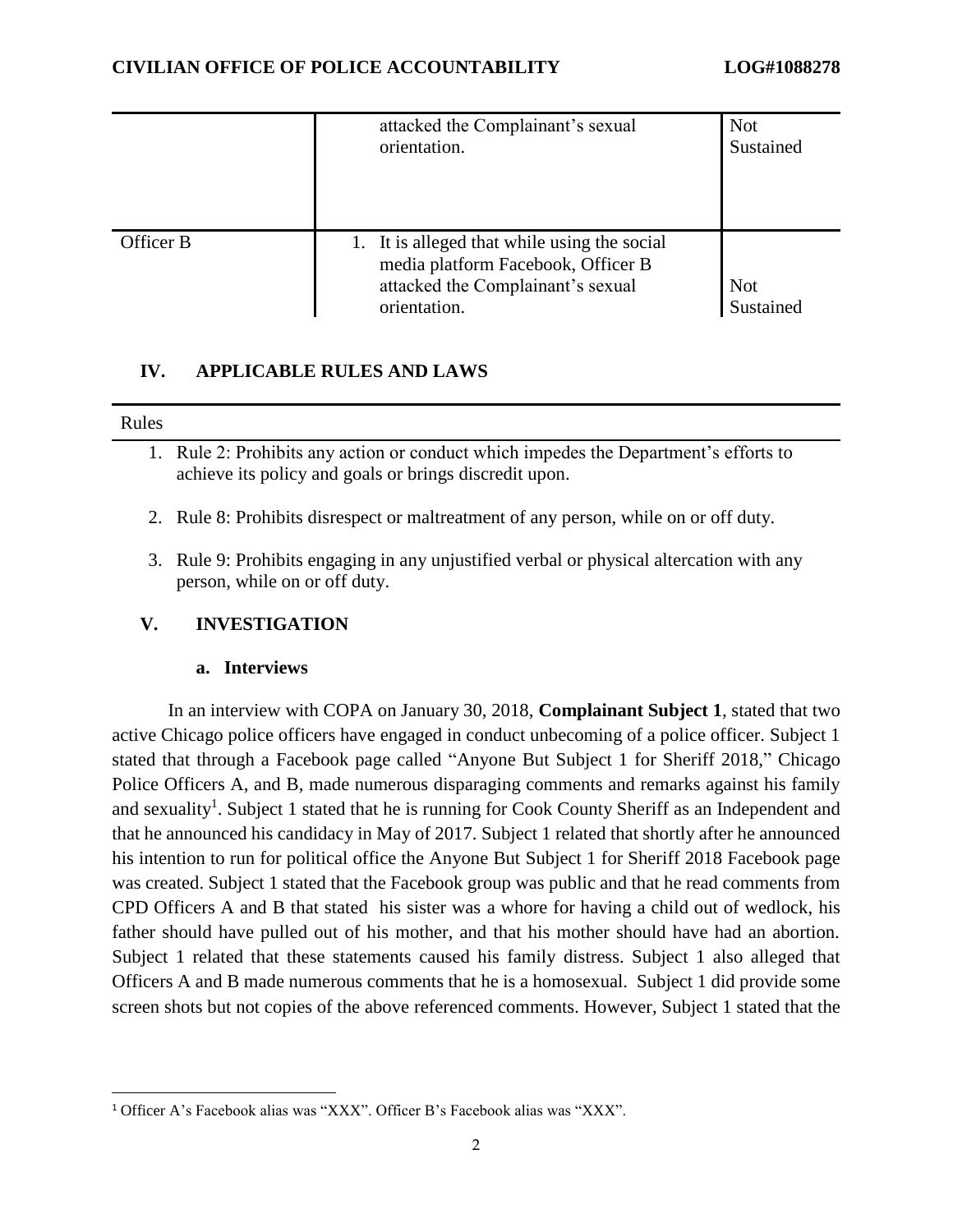Facebook group was public and that these comments could be viewed by anyone with a Facebook  $account<sup>2</sup>$ .

Lastly, Subject 1 alleged that Officer A emailed Civilian 1 of a private company called XXX, of which Subject 1 is a stock owner and representative. Subject 1 stated that Officer A wrote, in summation "as an active police officer from a very large police department I am appalled that you feel that [Subject 1] is the face for your product I'll be sure to spread the word on your poor choice of an endorser… Sincerely active police officer A." Subject 1 stated that after this email his photo and endorsement were taken down from the XXX website. Subject 1's shares in the company were not affected.<sup>3</sup>

In an interview with **Civilian 1** on March 8, 2018, Civilian 1 related to COPA that he is the president and owner of XXX, and that he has held that position for nine years. He stated he has known Subject 1 for about three years and first came across videos Subject 1 posted on the website YouTube.com. Civilian 1 enjoyed Subject 1's YouTube videos and stated that he reached out to Subject 1 and singer Civilian 2, to endorse his company's product about a year ago. Civilian 1 stated that in consideration for Subject 1's endorsement, Subject 1 was given shares in the XXX company. Civilian 1 stated that in January of 2018, he received an email from Officer A. Civilian 1 did not know Officer A before he received her email. Civilian 1 went on to state that the email he received seemed like it was from an "internet troll" or someone who does not like Subject 1. In Civilian 1 words, he felt the email was "vile" and "infantile". He interpreted Officer A's repeated statements that she is an active police officer as a way for her to invoke power in the situation since all of Civilian 1's clients are police departments. Civilian 1 stated that he did a name search in Google and Facebook, and found out that Officer A was a Chicago Police Officer. Civilian 1 stated that he did speak about this email to Subject 1 briefly and that he ultimately took down any public endorsements Subject 1 may have made about his company's product due in part to the email.<sup>4</sup>

In an interview with COPA on April 5, 2018**, Officer A,** stated that she knew Subject 1 from his numerous videos and posts on Facebook. She stated that she joined the Facebook group Subject 1 for Cook County Sheriff to learn more about his candidacy for the position. Officer A stated that after joining Subject 1 for Cook County Sheriff she discovered that Subject 1 did not stand for the same values she stood for. In the summer of 2017, Officer A stated that she joined the Facebook group Anyone But Subject 1 for Cook County Sheriff 2018. When asked whether she made disparaging remarks about Subject 1's family or sexuality, Officer A stated that she did not remember, and that making such remarks was not in her character.

Officer A testified that she used her personal email address to contact XXX, a company that sells vehicle pursuit products directly to police agencies. Officer A sent an email to this

 $\overline{a}$ 

<sup>&</sup>lt;sup>3</sup> Attachment 4

<sup>4</sup> Attachment 6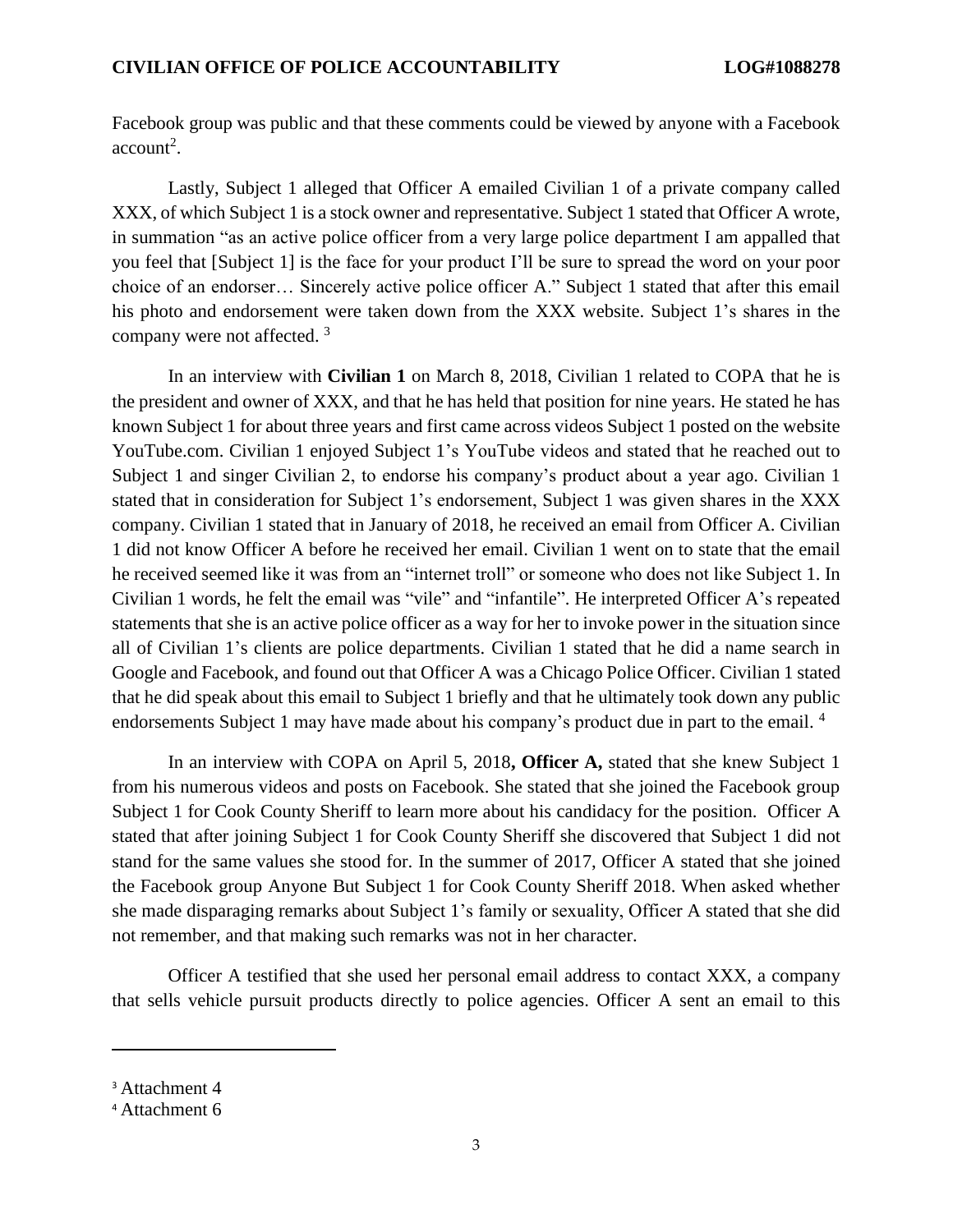company telling them that Subject 1 is a con artist, has no respect for law enforcement, or violent crimes against women. Officer A stated that Subject 1's claims that he's been a police officer for 16 years are not true. Officer A also stated that she would spread the word on [XXX's] poor choice for an endorser. In this email, Officer A refers to herself as being an active police officer at a very large department. She then signs the email as 'Active Police Officer A'. When asked specifically about this email, Officer A stated that she contacted XXX to let them know what kind of person they were dealing with. Officer A entitled the email as "Endorsement". <sup>5</sup>

In an interview with COPA on April 6, 2018, **Officer B** stated that he was a member of the Facebook Group Anyone But Subject 1 for Cook County Sherriff 2018. He stated he became a member sometime in 2017, and ended his membership in January of 2018. Officer B stated that he made about 20 or more posts in the group since he became a member. When ask specifically what kinds of posts he made, Officer B could not remember. Officer B also could not remember if he made disparaging remarks about Subject 1's sexual orientation or his family. Officer B stated that he had made memes in the past but could not remember if he made any memes about Subject 1 or if he posted a meme about Subject 1 onto the Facebook group. Officer B stated that he left the Facebook when Subject 1 sent him a private message requesting that he stop posting about him using the group. Officer B agreed to stop posting about Subject 1 and left the Facebook group altogether. <sup>6</sup>

#### **b. Additional Evidence**

COPA reviewed the January 13, 2018, **email** sent by Officer A to info@XXX. The email is entitled 'Endorsement' and Officer A states that Subject 1 is a con-artist, that has no respect for women or victims of violent crimes. Officer A writes that as an active police officer from a very large police department she is appalled that Subject 1 is the face of XXX's product and that she will spread the word on XXX's poor choice of endorsement. Officer A signs the email as "Active Police Officer A".<sup>7</sup>

Between April 22, 2018, through April 27, 2018, COPA reviewed the **Facebook group**  Anyone But Subject 1 for Cook County Sheriff 2018. COPA Investigators found numerous post from XXX, (Officer A) and XXX, (Officer B). COPA did not observe any posts or comments from Officer A that were disparaging to Subject 1's sexual orientation or family. Many of Officer A's posts pertain to Subject 1's political rhetoric. Officer A also made numerous comments about Subject 1's videos, personality, and her interpretations of his posts and political positions.

 $\overline{\phantom{a}}$ 

<sup>5</sup> Attachment 13

<sup>6</sup> Attachment 14

<sup>7</sup> Attachment 8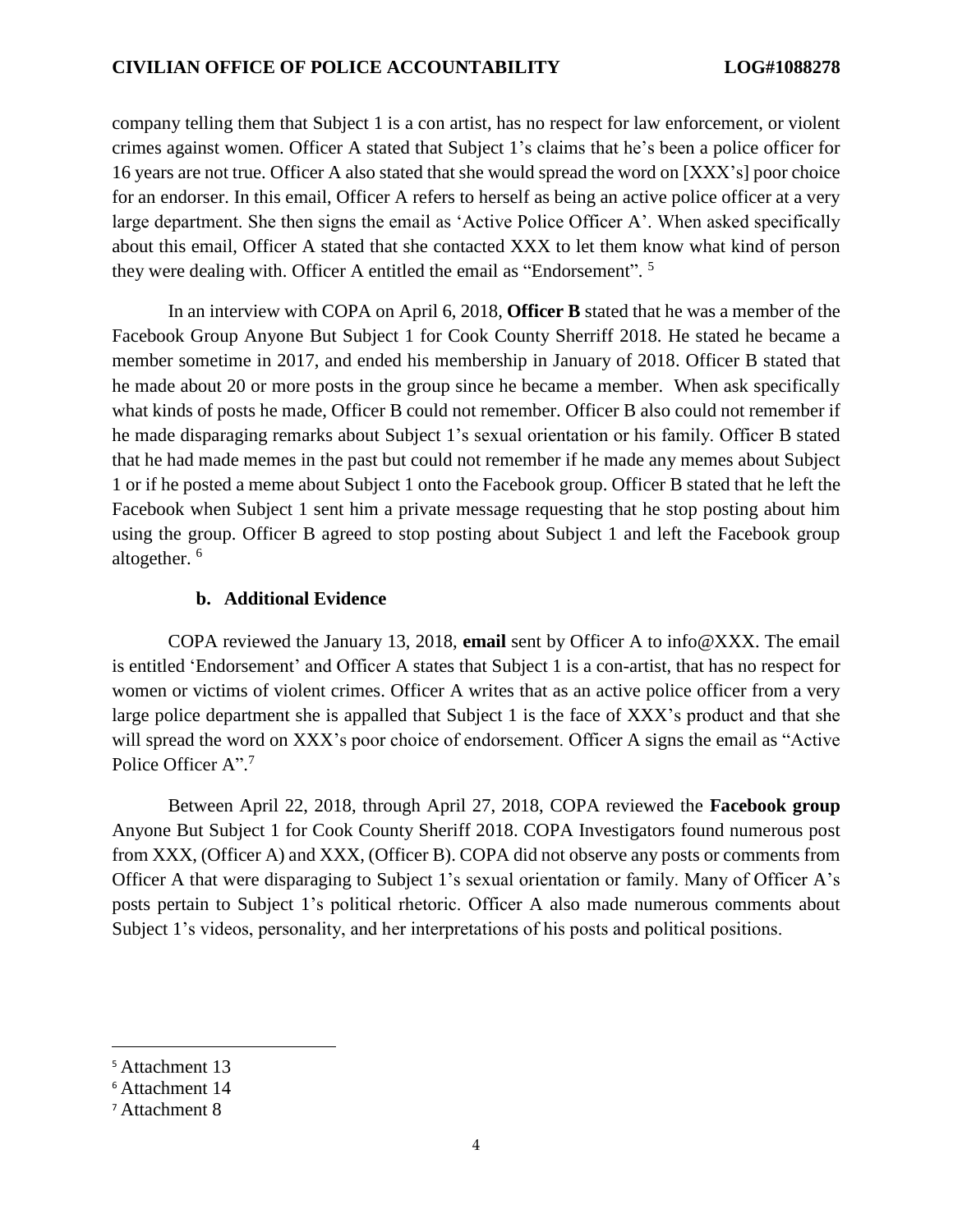Officer B did refer to Subject 1 as "XXX" on December 15, 2017. However, COPA Investigators did not discover any posts made by Officer B that disparaged Subject 1's sexual orientation, or family. <sup>8</sup>

#### **VI. ANALYSIS**

Subject 1 alleged that Officer A used her official position as a police officer for personal gain / influence in violation of Chicago Police Rule 4. This allegation stems from the January 13, 2018, email sent by Officer A to a company called XXX. This company used Subject 1 as an endorser of its products. The email is sent from Officer A's personal email address. The email attacks Subject 1's character and Officer A begs the company throughout the email to stop using Subject 1 as an endorser. Officer A calls Subject 1 a con-artist, states that he is in debt, has no respect for woman, or victims of violent crimes. Although Officer A states multiple times throughout the email that she is an active police officer from a large police department. Officer A never represents herself as a Chicago Police Officer. When asked specifically about the email during her statement to COPA, Officer A stated that she wanted XXX to know what kind of person they were dealing with. COPA finds that Officer A did not use her position as a police officer for personal gain / influence in violation of Chicago Police Rule 4, and thus this allegation against Officer A must be found **Unfounded**.

The First Amendment of the United States Constitution states: "Congress shall make no law respecting an establishment of religion, or prohibiting the free exercise thereof; or abridging the freedom of speech, or of the press; or the right of the people peaceably to assemble, and to petition the Government for a redress of grievances." U.S. CONST. AMEND. I. "The government as employer . . . has far broader powers than does the government as sovereign." *Waters v. Churchill*, 511 U.S. 661, 671 (1994) (internal citations and quotations omitted).

The United States Supreme Court has held that the First Amendment does not protect a government employee's speech made "pursuant to their official duties." *Garcetti v. Ceballos*, 547 U.S. 410, 421-22 (2006). Furthermore, speech that is not made pursuant to the government employee's official duties is protected by the First Amendment only when the speech regards "a matter of public concern, and the employee's interest in expressing herself" is "not be outweighed by any injury the speech could cause to the interest of the State, as an employer, in promoting the efficiency of the public services it performs through its employees." *Id.* at 668 (internal citations and quotations omitted). Absent the most unusual of circumstances, the First Amendment does not protect the speech of a government employee when the government "employee speaks not as a citizen upon matters of public concern, but instead as an employee upon matters only of personal interest." *Connick v. Myers*, 461 U.S. 138, 147 (1983) (internal citation omitted). Thus, the

 $\overline{\phantom{a}}$ 

<sup>8</sup> Attachments 15 and 16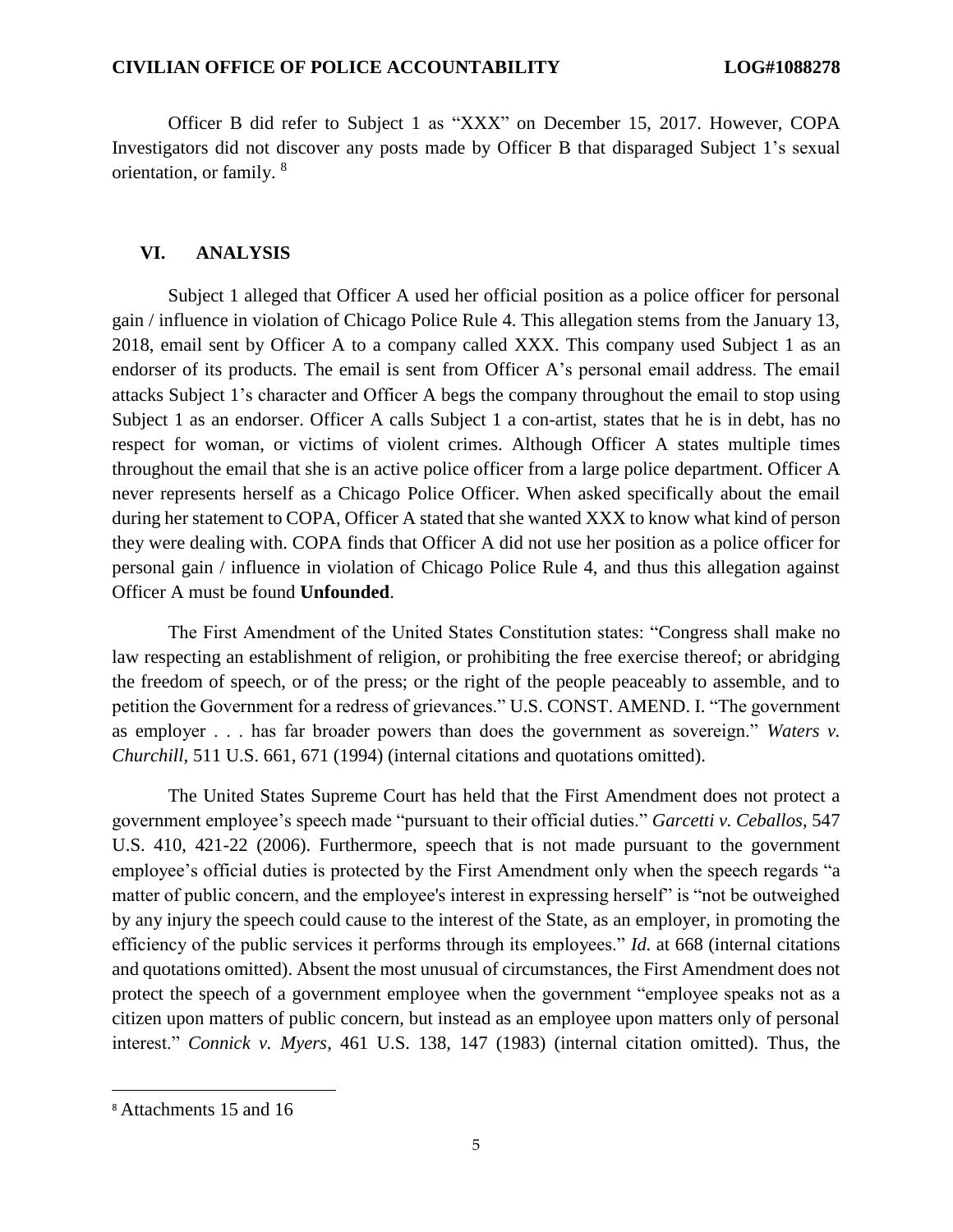determination of whether the speech is protected by the First Amendment in the government employment context involves a three-part analysis: (1) is the speech made pursuant to the government employee's official duties; (2) does the speech address a matter of public concern and (3) does the interest of government employee in expressing his or her own views outweigh the government's interest in workplace efficiency.

## **A. Is the Speech Made Pursuant to the Government Employee's Official Duties**

The controlling factor in the *Garcetti* inquiry is whether the speech "owes its existence to a government employee's professional responsibilities." *Callahan v. Fermon*, 526 F.3d 1040, 1044 (7th Cir. 2008) (quoting *Garcetti*, 547 U.S. at 421). The inquiry is a practical one that is not governed by the job description or the location of the speech. *Id.*

In this case, although Officer A referenced her position as an active police officer from a very large police agency in her email, she never actually stated that she is a Chicago police officer. Further, the email was sent from her personal email address, while she was off duty. The email clearly was not sent or created pursuant to Officer A's official duties as a government employee.

#### **B. Does the Speech Address a Matter of Public Concern**

Speech addresses a matter of public concern if it can be "fairly considered as relating to any matter of political, social, or other concern to the community." *Connick*, 461 U.S. at 146. "Whether an employee's speech addresses a matter of public concern must be determined by the content, form, and context of a given statement, as revealed by the whole record." *Id.* at 147. While motive is relevant, "personal aspect contained within the motive of the speaker does not necessarily remove the speech from the scope of public concern." *Marshall v. Porter County Plan Comm'n*, 32 F.3d 1215, 1219 (7th Cir. 1994).

Here, the email does address a matter of public concern. The Complainant, and the subject of the email, Subject 1, is an Independent candidate for Cook County Sheriff, which makes him a public figure. Subject 1 is running for public office. He is running for a position which would make him head of the second largest sheriff's department in the United States. Officer A stated that she sent the email to let XXX know the kind of person that they were dealing with. Officer A was expressing her opinion regarding Subject 1's character. For these reasons COPA finds that the email did address a matter of public concern.

## **C. Does the Interest of the Government Employee in Expressing his or her Own Views Outweigh the Government's Interest in Workplace Efficiency**

Courts have held that law enforcement officers are "subject to greater First Amendment restraints than most other citizens." *See McMullen v. Carson*, 754 F.2d 936, 938 (11th Cir. 1985)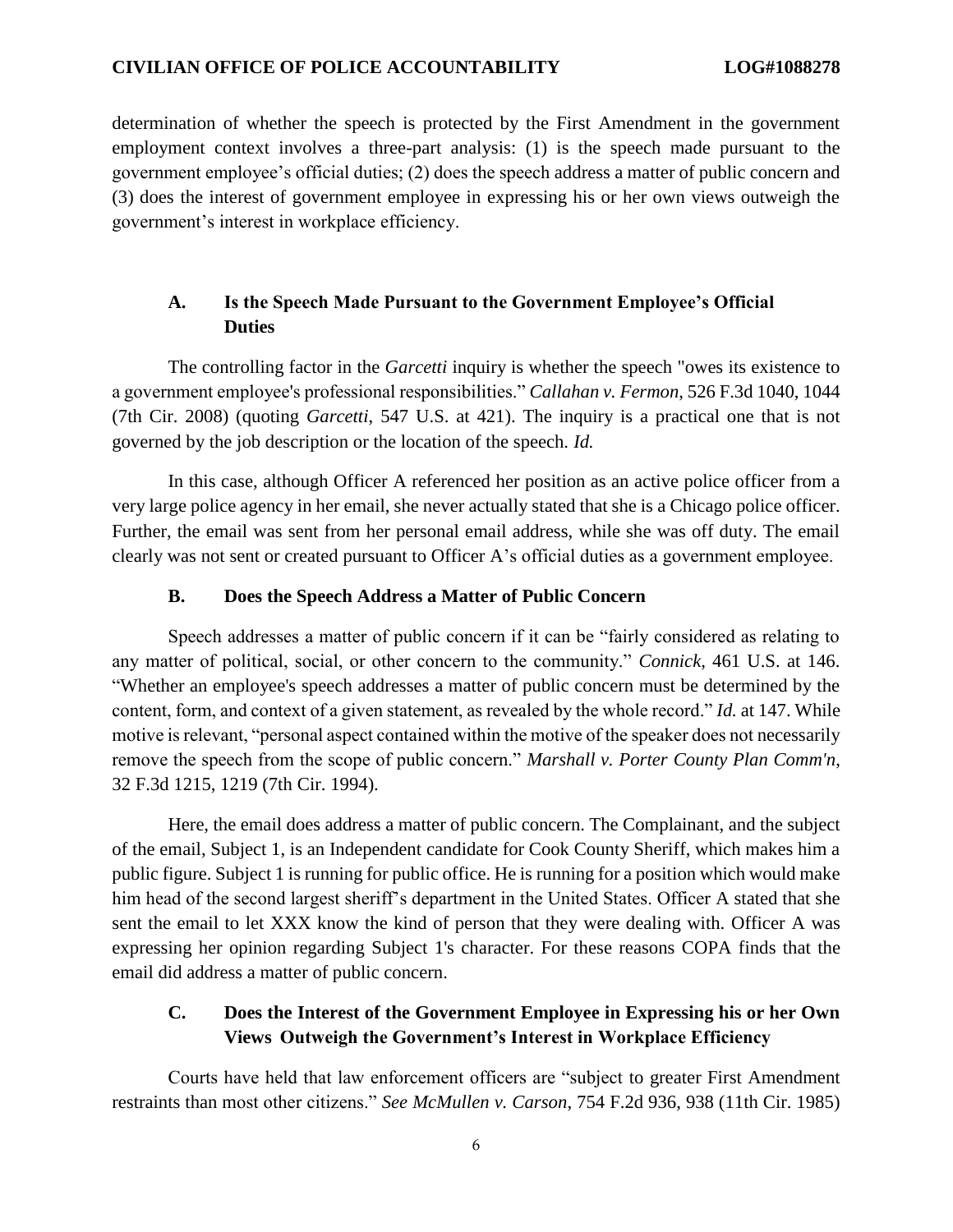(citing *Kelley v. Johnson*, 425 U.S. 238, 47 L. Ed. 2d 708, 96 S. Ct. 1440 (1978)). "A police department has a more significant interest than the typical government employer in regulating the speech activities of its employees in order to promote efficiency, foster loyalty and obedience to superior officers, maintain morale, and instill public confidence." *[Tyler v. City of Mountain Home,](https://advance.lexis.com/document/?pdmfid=1000516&crid=9b949b0d-21b6-4d81-93d0-218eb2f217fc&pddocfullpath=%2Fshared%2Fdocument%2Fcases%2Furn%3AcontentItem%3A4770-YXM0-0038-Y3KJ-00000-00&pddocid=urn%3AcontentItem%3A4770-YXM0-0038-Y3KJ-00000-00&pdcontentcomponentid=6411&pdshepid=urn%3AcontentItem%3A7XWN-D431-2NSD-R2PW-00000-00&pdteaserkey=sr1&ecomp=kyffk&earg=sr1&prid=d6fdec28-1322-4d89-8152-716aee338181)  Ark.*[72 F.3d 568, 570 \(8](https://advance.lexis.com/document/?pdmfid=1000516&crid=9b949b0d-21b6-4d81-93d0-218eb2f217fc&pddocfullpath=%2Fshared%2Fdocument%2Fcases%2Furn%3AcontentItem%3A4770-YXM0-0038-Y3KJ-00000-00&pddocid=urn%3AcontentItem%3A4770-YXM0-0038-Y3KJ-00000-00&pdcontentcomponentid=6411&pdshepid=urn%3AcontentItem%3A7XWN-D431-2NSD-R2PW-00000-00&pdteaserkey=sr1&ecomp=kyffk&earg=sr1&prid=d6fdec28-1322-4d89-8152-716aee338181)th Cir. 1995); *Breur v. Hart*, 909 F.2d 1035, 1040 (7th Cir. 1990).

The Seventh Circuit considers a multitude of factors when balancing the government employee's First Amendment interests against the government's interest in workplace efficiency including:

(1) whether the statement would create problems in maintaining discipline by immediate supervisors or harmony among co-workers; (2) whether the employment relationship is one in which personal loyalty and confidence are necessary; (3) whether the speech impeded the employee's ability to perform her daily responsibilities; (4) the time, place, and manner of the speech; (5) the context in which the underlying dispute arose; (6) whether the matter was one on which debate was vital to informed decision making; and (7) whether the speaker should be regarded as a member of the general public.

Using the factors as outlined above, a Court would likely hold that Officer A's email is protected under the First Amendment and her free speech rights outweighs the government's interest of workplace efficiency. First, the statements Officer A made in her email would likely not create discipline problems by her immediate supervisors as they were not the subject of the email. Second, the statements contained in her email would likely not impede on Officer A's daily duties as a police officer. Next, Officer A sent the email on a Saturday morning while she was off duty. The context of Officer A's dispute against Subject 1 is unclear. Officer A joined an anti-Subject 1 Facebook website and made numerous comments about him online using this platform. Officer A's anti Subject 1 email would likely not be vital to her decision-making process as a police officer, unless she had to interact with Subject 1 himself. However, Subject 1 and Officer A do not even know each other. Lastly, Officer A should be regarded as a member of the general public since she was off duty at the time and did not introduce or represent herself as a Chicago police officer. For the reasons stated above, COPA recommends a finding of **Unfounded** for allegation 1 against Officer A.

COPA recommends a finding of **Not Sustained** against Officers A and B who are both alleged to have made disparaging remarks about Subject 1's sexuality and family. Subject 1 stated that Officers A and B made numerous comments, memes, and remarks about his family and sexuality via the Facebook group, Anyone But Subject 1 for Cook County Sheriff 2018. Subject 1 stated that the attacks against him were fair game but the attacks against his family and his sexuality were over the line.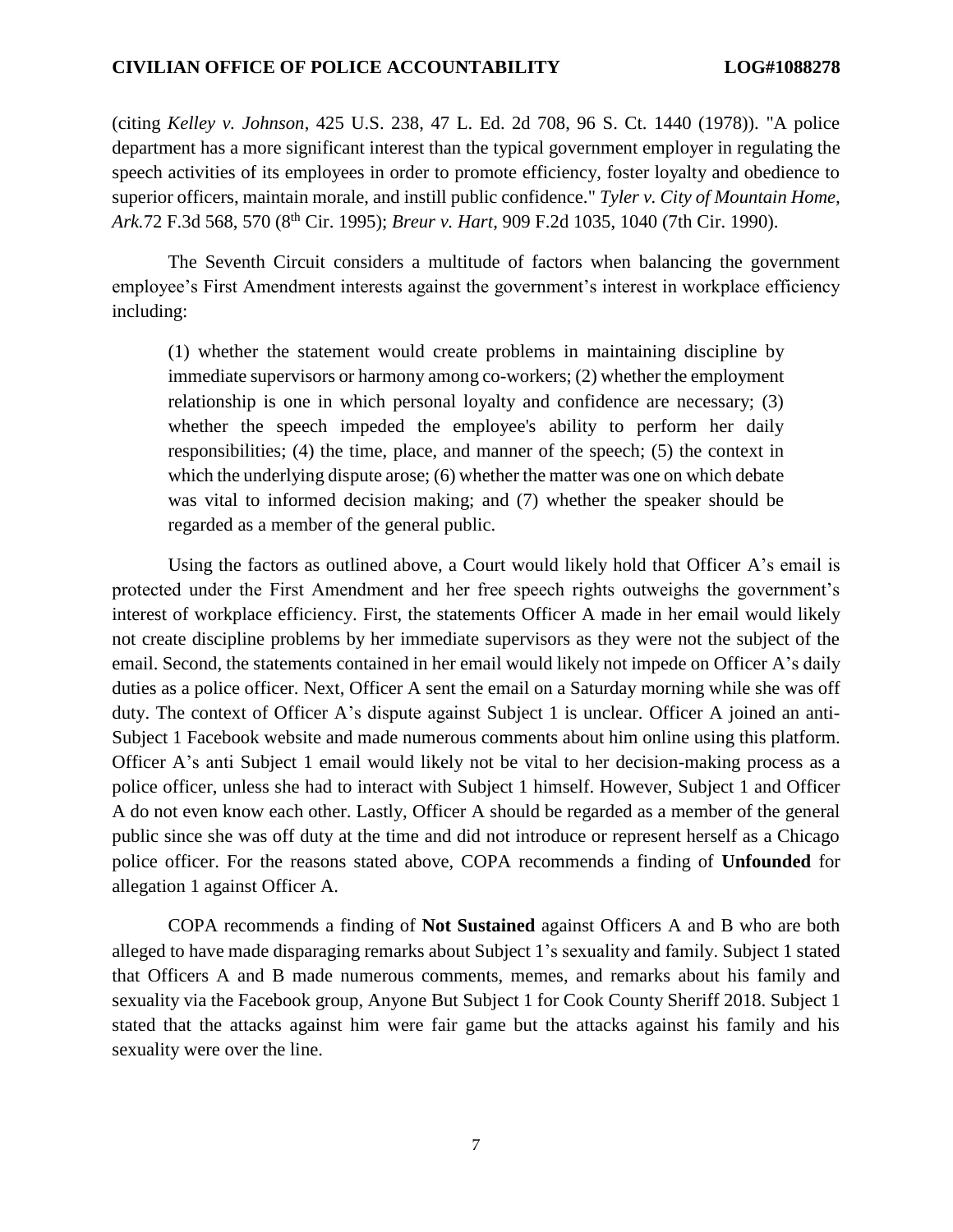Subject 1 produced a string of screen shots from a XXX, in which XXX uses an avatar photo of Officer A hugging a man. XXX has made numerous comments about Subject 1. None of the comments made by XXX, from the screen shots produced by Subject 1 disparage Subject 1's sexuality or his family in any way. Although XXX does make anti Subject 1 comments, none are the type of comments complained of by Subject 1. Officer A admitted to being a member of the Facebook group Anyone But Subject 1 for Cook County Sheriff 2018, she denied making such comments about Subject 1's family and sexuality. Although Officer A through her XXX internet persona could have attacked Subject 1's family and sexuality and deleted those posts, there is currently not enough evidence to support this allegation and therefore COPA recommends a finding of **Not Sustained**.

As to Officer B, Subject 1 did not provide any screenshots, or memes attributed to Officer B. Officer B testified in his interview with COPA that he could not remember if he ever made negative comments about Subject 1's sexuality or family. Officer B could also not recall if he ever posted a meme to the Facebook group. Although one could infer that because Officer B was on an anti-Subject 1 site he likely posted negative comments about Subject 1. During a review of the Facebook group, COPA Investigators read numerous posts and comments from Officer B. COPA Investigators did not find any posts attributed to Officers B that attacked Subject 1's sexuality or family. Officer B could have deleted these post before COPA reviewed the Facebook group. Because of this possibility, COPA finds that there is not enough independent verifiable evidence to support a positive finding for or against Officer B, and therefore the allegation against him must also be found **Not Sustained**.

## **VII. CONCLUSION**

Based on the analysis set forth above, COPA makes the following findings:

| <b>Allegation</b>                                                                                                                                                                | <b>Finding</b>       |  |
|----------------------------------------------------------------------------------------------------------------------------------------------------------------------------------|----------------------|--|
| Officer A                                                                                                                                                                        |                      |  |
| It is alleged that on January 13, 2018, Officer A used her<br>1.<br>official position as a police officer for personal gain /<br>influence in violation of Chicago Police Rule 4 | Unfounded            |  |
| 2. It is alleged that while using the social media platform<br>Facebook, Officer A attacked the Complainant's sexual<br>orientation, in violation of Rule 2, 8, 9.               | <b>Not Sustained</b> |  |
| Officer B                                                                                                                                                                        |                      |  |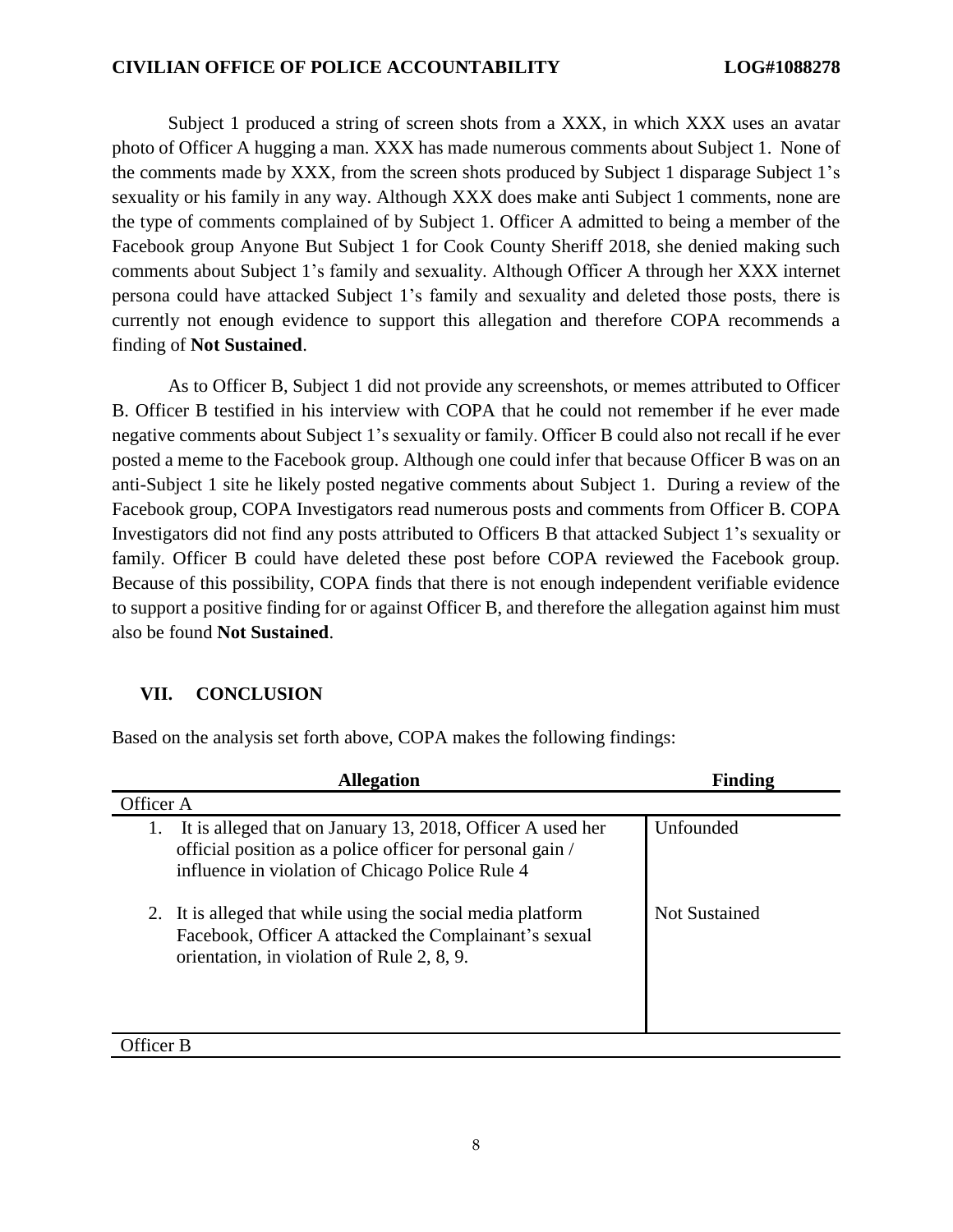1. It is alleged that while using the social media platform Facebook, Officer B attacked the Complainant's sexual orientation, in violation of Rule 2, 8, 9. Not Sustained

Approved:

Deputy Chief Administrator A *Deputy Chief Administrator*

Date

\_\_\_\_\_\_\_\_\_\_\_\_\_\_\_\_\_\_\_\_\_\_\_\_\_\_\_\_\_\_\_\_\_\_ \_\_\_\_\_\_\_\_\_\_\_\_\_\_\_\_\_\_\_\_\_\_\_\_\_\_\_\_\_\_\_\_\_\_